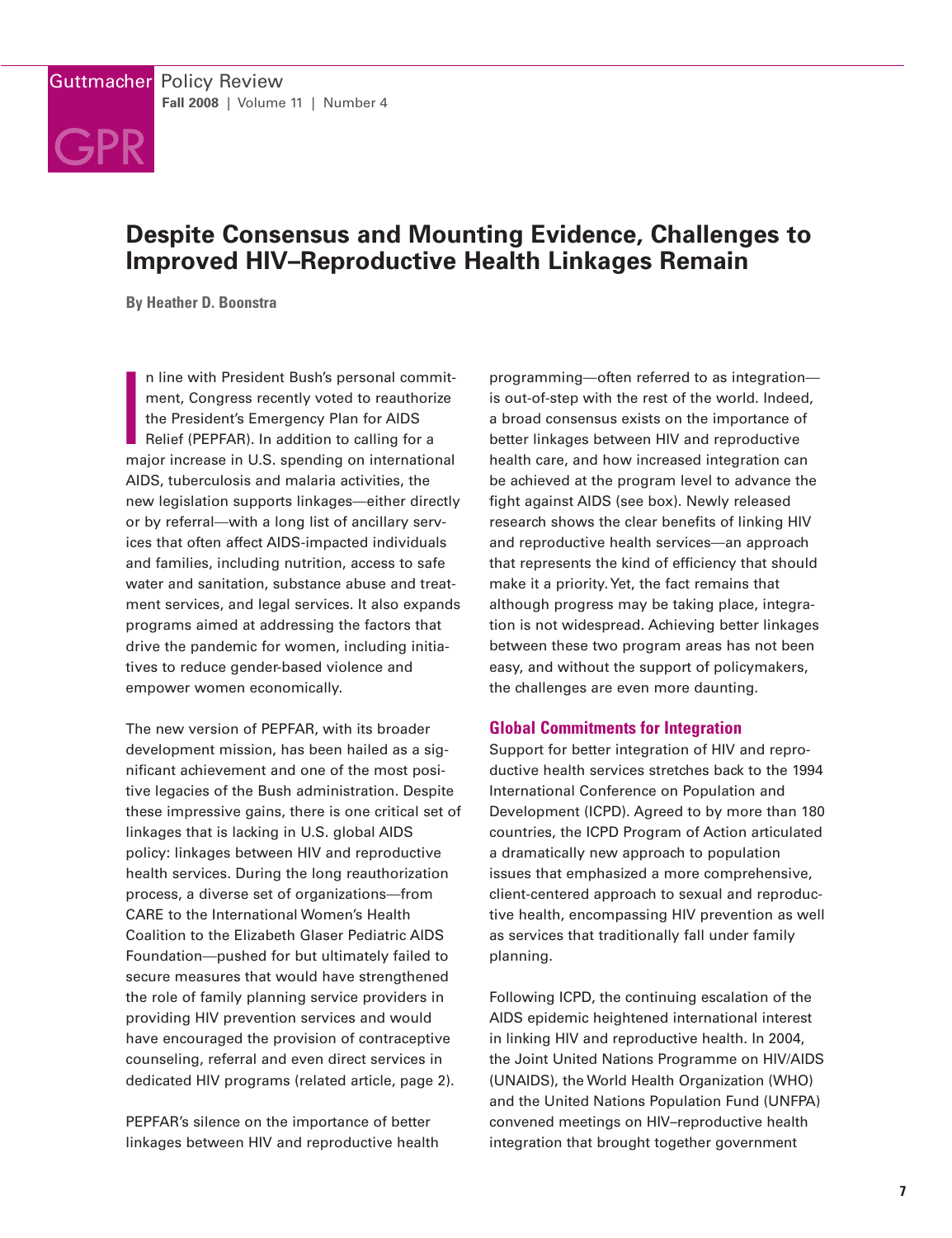# **What Is Integration Between HIV and Reproductive Health Services?**

*A broad consensus exists on the importance of better integration between HIV services and reproductive health services. Global commitments by the Joint United Nations Programme on HIV/AIDS (UNAIDS), the World Health Organization (WHO), the United Nations Population Fund (UNFPA), service providers, networks of people living with HIV and others have stressed how critical these two program areas are, together, in the fight against AIDS.*

*The goal of better integration is simple: To ensure that individual men and women—whether they are at risk of HIV or HIV-positive—are provided with a continuum of HIV and reproductive health services that meets their needs. This does not mean that all of these services can or even should be provided by the same clinician or even in the same setting; rather, it means that there is a mechanism in place, so that every person has access to the HIV and reproductive health services he or she needs, either directly or by referral.*

*Recognizing that there is still confusion about the terms "integration" and "linkages," UNAIDS, WHO, UNFPA and the International Planned Parenthood Federation defined these terms in a 2008 report, emphasizing the need for joint operations, referrals and synergies. At the core of these definitions is an understanding that integration is a two-way street.*

## **What HIV Service Providers Can Do**

*Most women at risk of HIV are also at risk of unintended pregnancy, and a positive HIV diagnosis does not mean an end to most people's sexual lives or to their desire to achieve, time or prevent pregnancies and births. While condom use prevents horizontal HIV transmission from partner to partner, it also prevents unintended pregnancy—the primary motivating factor behind most young people's use of condoms. All contraceptive methods, including condoms, reduce the incidence of vertical transmission from mother to child, by helping HIV-positive women avoid unintended, highrisk pregnancies. Safe abortion, highquality obstetrical care and dedicated prevention of mother-to-child transmission (PMTCT) interventions are also services essential to both reproductive health* and *HIV prevention.*

Providers of HIV prevention and treatment services can start by providing: *• nondirective, nonjudgmental and confidential counseling on reproductive options;*

*• voluntary contraceptive services;*

*• prevention, diagnosis and treatment of sexually transmitted infections other than HIV;*

*• referral for prenatal care and highquality obstetrical services; and*

*• referral for safe, legal abortion services and for postabortion care for HIV-positive women with unwanted pregnancies.*

#### **What Reproductive Health Providers Can Do**

*Many women at risk of HIV—as well as those unaware that they are HIVpositive—come into contact with the health care system seeking reproductive health services, which presents opportunities for providers to reach them with HIV prevention services and referral for treatment when necessary. Reproductive health providers have the knowledge and skills upon which stepped-up interventions for HIV prevention can be built.*

#### Reproductive health providers can start by providing:

*• HIV prevention information and counseling, including information on dual protection and the importance of correct and consistent condom use;*

*• HIV testing and referral for HIV treatment as indicated; and*

*• referral for prevention of mother-tochild transmission services for HIVpositive women who are already pregnant and intend to continue their pregnancies.*

ministers, policymakers, donors and leaders of nongovernmental organizations, as well as young people and people living with HIV.These meetings resulted in the Glion [Switzerland] Call to Action on Family Planning and HIV/AIDS in

Women and Children and the NewYork Call to Commitment: Linking HIV/AIDS and Sexual and Reproductive Health. Far-reaching in their scope, these documents represent consensus within the global community about the need for closer link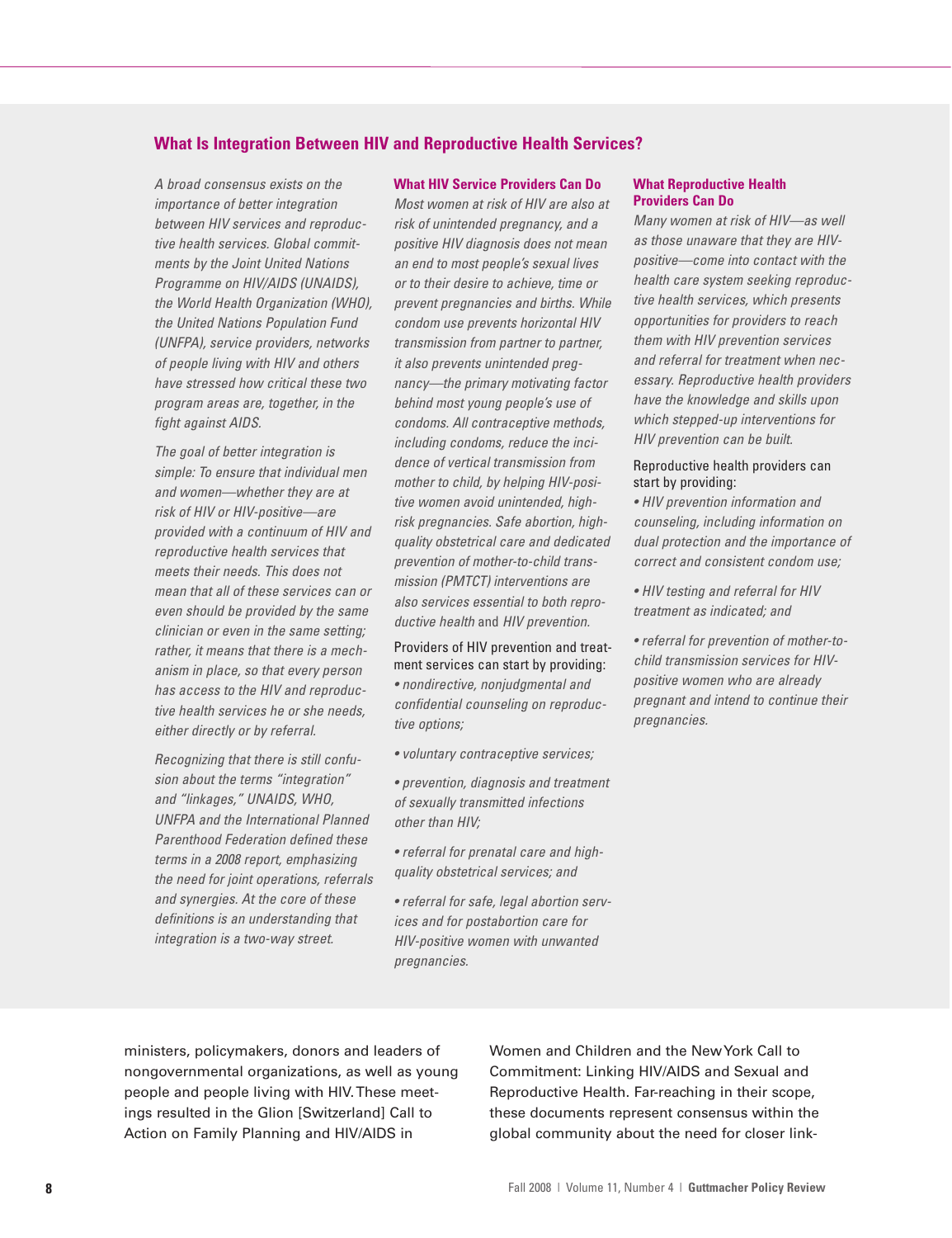ages between HIV and reproductive health services and consist of a series of recommendations for policy, programs and research.

More recently, the Political Declaration on HIV/AIDS, agreed to at the 2006 Review of the United Nations Special Session on HIV/AIDS, challenges the global health community to forge closer linkages between reproductive health and HIV services through better policy and program coordination. In addition, 65 representatives of global networks of people living with HIV met in 2007 to discuss how service integration can help support their sexual and reproductive health needs and rights.The Amsterdam Statement on the Sexual and Reproductive Health and Rights for People Living with HIV acknowledges that HIV-positive men and women have the right to decide whether and when to have children and to pursue a safe, consensual and satisfying sex life. It calls on international, regional and local governments, as well as other stakeholders, to acknowledge these needs and aspirations, and to meaningfully involve people living with HIV in policy and program design.

HIV–reproductive health integration also has the support of major AIDS donors worldwide. At the Group of Eight (G8) summit in July 2008, world leaders of the major industrialized nations endorsed a platform on development and Africa that includes integration: "The G8 will take concrete steps to work toward improving the link between HIV/AIDS activities and sexual and reproductive health and voluntary family planning programs, to improve access to health care, including preventing mother-to-child transmission, and to achieve the [Millennium Development Goals] by adopting a multisectoral approach and by fostering community involvement and participation."

# **Documenting the Benefits**

In light of global interest in HIV–reproductive health integration, researchers at the Institute for Global Health at the University of California, San Francisco, recently conducted a systematic review of the evidence to gain a clearer understanding of the effects of, as well as the optimal circumstances and best practices for, strengthening linkages.The analysis uncovered some 50,000 citations published between 1990 and 2007. Of these, 58 studies met the inclusion criteria:Twenty-nine reviewed programs integrating HIV services—usually HIV testing—into existing reproductive health services; 21 reviewed programs integrating reproductive health services into existing HIV services; and eight reviewed those that integrate HIV and reproductive health services concurrently.

The review found that, despite a diversity of settings and clients, the majority of programs studied showed improvements in all outcomes measured, and only a few showed mixed results. Many of the integrated programs increased condom or contraceptive use, improved the quality of services and/or increased uptake of HIV testing. In addition, some programs showed a decrease in the incidence of HIV and other sexually transmitted infections (STIs). Only a few studies measured cost-effectiveness, but those that did measure it suggested net savings.

Notably, the researchers observed a shift in focus of the studies over time. Whereas earlier studies often evaluated reproductive health programs that had added HIV services, later studies more often focused on HIV programs that had added reproductive health services. Moreover, earlier studies were more likely to address just one type of linkage, while later studies evaluated programs that were more comprehensive in scope, with five or more linkages.These trends over time probably indicate that programs are ahead of published research: Programs today may be more likely than in the past to focus on introducing reproductive health approaches into HIV programs and to address a broad range of integrated services. In addition, few studies included in the systematic review focused on integrated programs targeting males, either as partners of females or as clients in their own right. And few studies evaluated how well providers are addressing the sexual and reproductive health needs, aspirations and rights of people living with HIV—again, probably because until recently little attention has been given to meeting these needs.